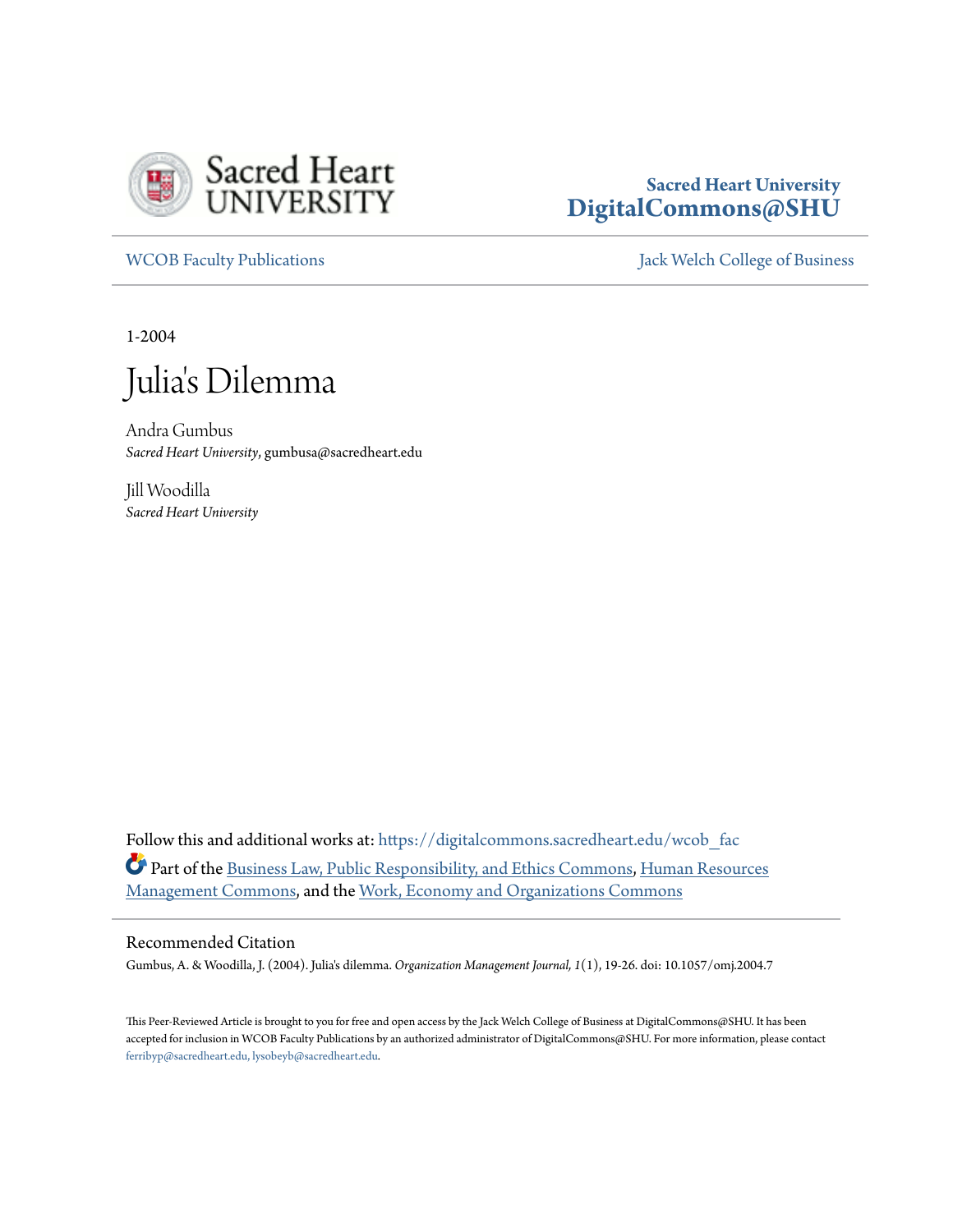Organization Management Journal

Teaching & Learning 2004 Vol. 1, No. 1, 19-26 © 2004 Eastern Academy of Management ISSN 1541-6518 www.omj-online.org

# **Julia's Dilemma**

# [ANDRA GUMBUS](mailto:gumbusa@sacredheart.edu)

Sacred Heart University

## [JILL WOODILLA](mailto:woodillaj@sacredheart.edu)

#### Sacred Heart University

Julia, a professional woman in her mid-thirties, has had relapsing-remitting multiple sclerosis as a part of her life for the last five years. Now she must decide whether to disclose her hidden illness at work. Julia disclosed her illness to her manager in a prior employment, when her MS was first diagnosed, and experienced a supportive response. But she was always mindful that her performance would likely be carefully scrutinized since she was in a job that required strict deadlines. Julia made a career change about a year ago, and did not tell anyone in her new organization that she had MS. She avoided the issue during the hiring process, and deliberately refrained from informing her manager during her probationary period. She made lifestyle and workplace accommodations on her own to compensate for her disability. She was concerned about confidentiality and others' perceptions of her as a person with a disability. Julia's current decision was precipitated by changes in her health care coverage. Access to expensive drugs was a key factor in managing her illness, and she needed information in order to make her decision. This impending decision made her think again about whether she should disclose her illness, and to whom. Others who will be immediately impacted by her decision include her manager, coworkers and friends at work, human resource professionals, and her husband.

## **Julia's Dilemma**

"Anyone can run into a medical condition at any time. Maybe it's a personal health crisis, maybe it's a family member or parent, maybe it's a co-worker or if you are a manager, one of your employees may get ill. I have learned lessons at 33 that most people don't have to deal with until they are in their 70's and an illness strikes." This was how Julia articulated her personal growth over the past four years. But this growth also presented a dilemma since her chronic illness was invisible. So far Julia had not disclosed her illness to anyone at her current workplace. But now she needed to change her health care plan, and realized that she faced an immediate decision: should she disclose her disability, and, if so, to whom?

#### **Julia's personal and professional history**

Julia was a professional in her mid thirties who described herself as career minded and serious about her job. She knew she was an overachiever and tended to push herself to meet deadlines and goals. Julia's previous employer was a small firm where she worked for ten years. She was well known, respected, and was in a specialized role where she could not be easily replaced in her job. She acted as staff support to an engineering team responsible for design, documentation, and regulation of customized mechanical equipment for the aerospace industry. She was the technical writer responsible for compiling operating and maintenance manuals - these were generally several hundred pages long, filled with complex diagrams and detailed descriptions. Since the manual was the last item produced before shipping the equipment and realizing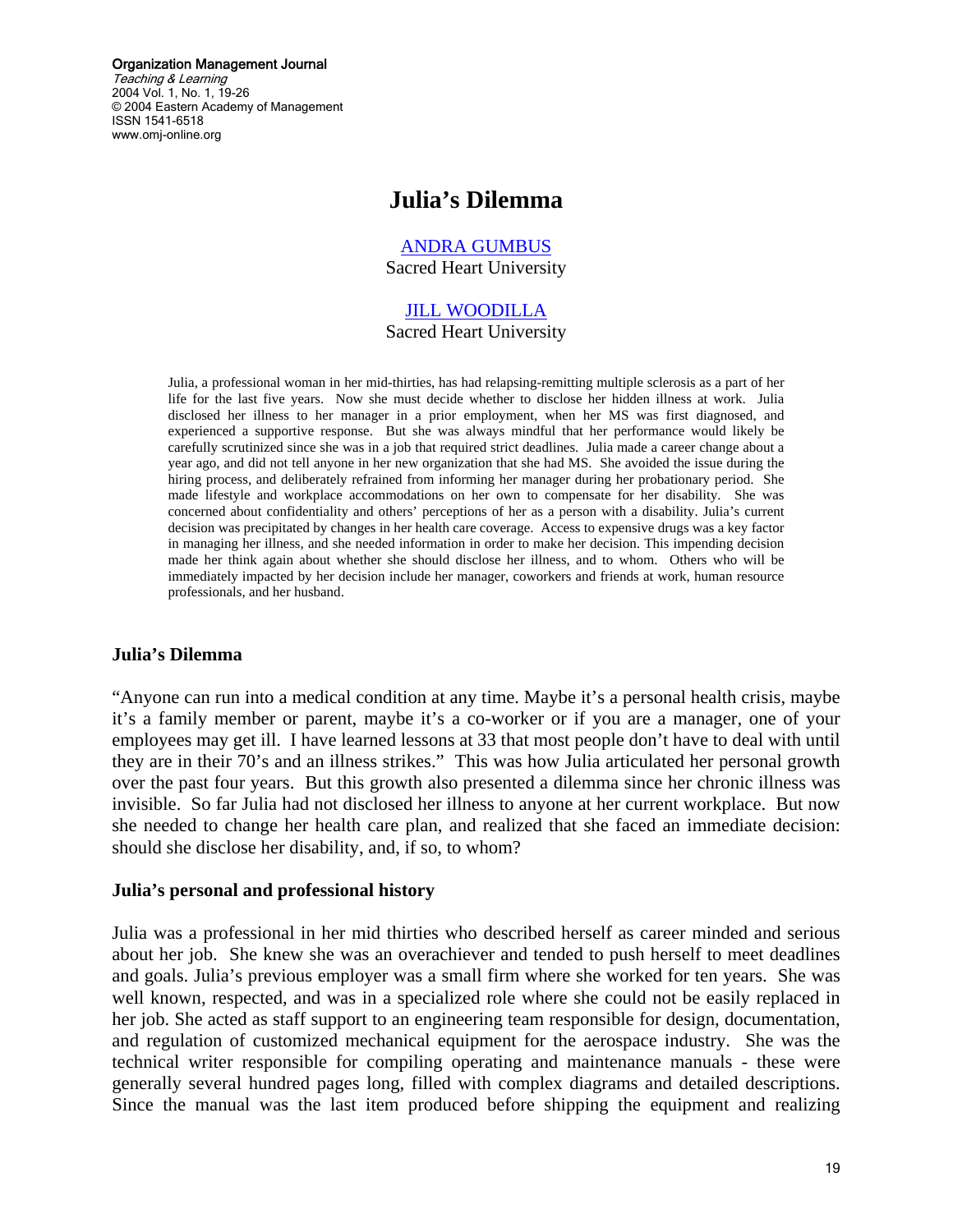revenue, extreme pressure was put on Julia to have the manual ready - and error free - even though design and production invariably ran late. In addition, Julia was responsible for reviewing standards and documenting compliance with FAA regulations. Her work involved interactions with many different people, intense periods of solo development of her portion of the equipment, and stringent customer-imposed deadlines.

Julia enjoyed a high level of mutual trust with her long-term manager, and felt he understood her desire to increase her job responsibilities. Her manager was experienced and often took the time to ask Julia how she was doing. She sensed his concern for her. "He would always stop what he was doing and give me his attention; many times employees have to work at getting their manager's attention but I never did."

Julia had always enjoyed excellent health until about four years ago when, over a period of several months, she had difficulty moving, concentrating, and even writing her name. "I've kept a copy of my signature from that time," she said, "it looked as if I was 80 years old!" She remembered that at first she thought she had the flu, and then continued to blame a virus while seeking medical attention and being subjected to a series of tests. Julia told her manager she would need an MRI and he was caring and concerned about her results. Even though she trusted her manager, she did not reveal the diagnosis until it was confirmed and she knew enough about the condition to educate others about multiple sclerosis and reassure them she would be OK.

# **About multiple sclerosis**

(This section was compiled from [www.nationalmssociety.org\)](www.nationalmssociety.org)

Multiple sclerosis, or MS, is considered to be an autoimmune disease: a chronic, unpredictable neurological illness that affects the central nervous system (i.e., the brain, spinal cord, and the optic nerves). It is not contagious nor considered to be a fatal disease. There is no cure for MS yet, but drugs can help slow the course and/or symptoms in some patients. The exact cause of the disease is unknown, since scientists do not know what triggers the immune system to attack its own tissue. Anyone may develop MS, but there are some patterns: most people with MS are diagnosed between the ages of 20 and 50, and two to three times as many women as men have MS. Approximately 333,000 Americans acknowledge having MS, and every week about 200 people are diagnosed. Worldwide, MS may affect 2.5 million individuals.

People with MS can expect one of four clinical courses of the disease, but 85% of those initially diagnosed have the relapsing-remitting form. These people experience clearly defined flare-ups (also called relapses or exacerbations) that are episodes of acute worsening of neurological function, followed by partial or complete recovery periods (remissions). Others may have more continuously progressive forms of the disease. The majority of people with MS do not become severely disabled.

Symptoms of MS are unpredictable and vary from person to person and from time to time in the same person. For example, one person may experience abnormal fatigue, while another might have severe vision problems. A person with MS could have loss of balance and muscle coordination making walking difficult; another person with MS could have slurred speech, tremors, stiffness, and bladder problems. Even severe symptoms may disappear completely and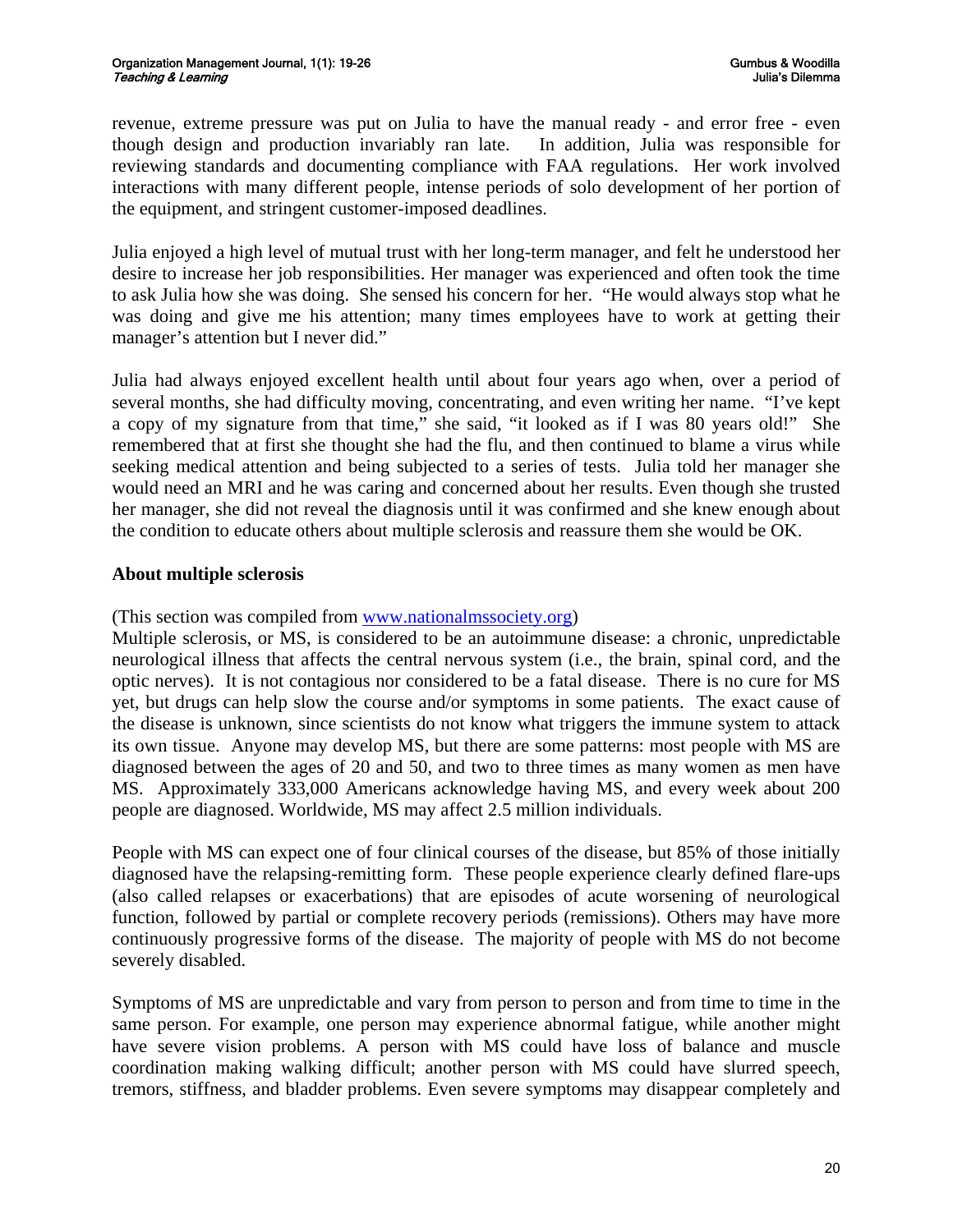the person will regain lost functions. People who have "invisible" MS symptoms have a unique set of problems, since others may assume that the person doesn't really have a disease.

# **Disclosure at her previous workplace**

Julia's manager gave her a hug after she disclosed the fact that she had multiple sclerosis and asked her what he could do to help. He set the tone by responding to the diagnosis with a reassuring comment, "I'm not going to talk about this." Julia felt secure that her confidentiality would be maintained and that only those on a need-to-know basis would have knowledge of her condition until such time that she elected to inform others. The HR department and upper management at the company knew about her diagnosis since Julia had to disclose her condition in order to qualify for medical coverage for state-of-the-art drugs that can cost \$1000 per month. Her employer was self-insured and therefore required the diagnosis in order to make a special case that her drugs be covered.

A short time later, as her confidence in herself returned, Julia started to tell others. She gave her colleagues a booklet from the MS Society that outlined the condition to educate them and allay fears or doubts about her capabilities. "I started by showing this booklet to the department secretary who always seemed to know what was going around on the company grapevine, so she would be sure to get the "correct" rumor going!"

Julia experienced a different reaction when she was at her dentist and had to adjust her medical file. The receptionist looked at her, "… as if I had AIDS and as if she was going to cry. I try to not feel sorry for myself when I get this type of reaction to MS, and I tell myself I will beat this disease."

The worst case for Julia as a working professional would be the loss of job responsibility or work assignments. Although her boss expressed support for her personally, Julia wondered whether he would be scrutinizing her performance more carefully and looking for opportunities to give her less challenging assignments. "At one point I thought I might need a lawyer to ensure that my job stayed intact," she recalled. "I eventually realized that there was no perceptible change in my job assignments. The deadlines did not disappear!"

Once her initial exacerbation had passed, Julia's work life resumed much as before. That is, she maintained her previous pace at work, meeting all deadlines, even when experiencing symptoms of the disease, while scheduling few activities for the weekends so that she could rest. She answered her co-workers' direct questions of concern, attended a support group for the newlydiagnosed, and educated herself as much as possible about the disease. "Sometime after the first anniversary of my diagnosis, I suddenly realized that I was comfortable with my identity as a professional woman with MS."

# **A career change**

Julia and her husband both decided to make a career move, and, after some searching, relocated to a different city on the west coast. Julia looked for, and found, a "dream position." The work was self-paced, yet challenging, and drew on both her professional skills and personal interests.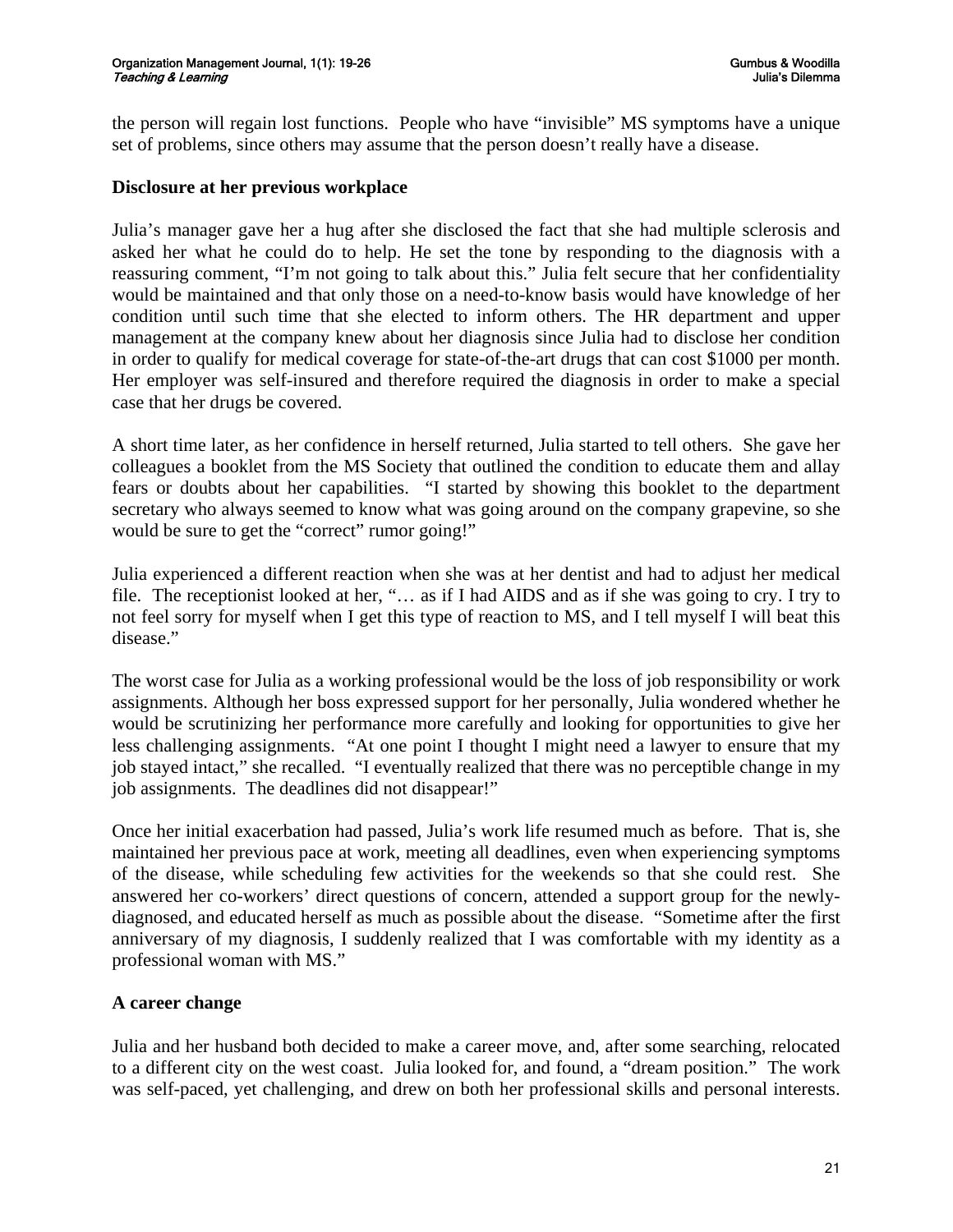As a public relations specialist for a large service-oriented organization she was responsible for liaison among divisions, keeping each part of the organization informed about relevant operations in the other parts, and ensuring that the organization spoke with a single voice to outside constituents. Her work involved meetings at the different locations and participation in conferences with her counterparts in similar organizations.

With her MS in remission, and her personal health regimen well established, Julia had no need to divulge her condition to her new employer. Her husband suggested that her health insurance be carried under his plan since Julia wanted to ensure that her performance was being perceived as excellent even though she was on a learning curve for her new position. She didn't want anything to stand in the way during her probationary period.

Julia had no need to disclose her illness during the job application process. There were no questions on the application or during interviews that caused her to even stop and think about how she might answer. But several days after being hired, the HR coordinator for her department came to her office with a large index card containing a series of questions of a personal nature: Who should be notified in an emergency? Who was her next of kin? And so on.

Julia vividly remembers that one question had a box that she needed to check if she had a disability status, and a space for providing an explanation. She left it blank, rationalizing that her MS was in remission, so at present she did not have a disability. "But I wondered if this would ever come back to haunt me." Part of her reluctance to confide was due to the HR coordinator's position within her department. Even though Julia had been a part of the organization for a short while, she knew that this coordinator, who handled payroll and general benefits, had a close relationship with her manager. Later Julia became friends with Carol, a benefits specialist in the main HR department, and realized that the HR department was extremely well-run and professional. "We met at a social gathering, and later had lunch together once or twice a month. Carol never talked about other employees, even though we both knew that she was responsible for administering benefits in my department."

# **Lifestyle and work accommodations**

Every time Julia thought about whether to disclose her hidden illness, she remembered how proactive she was as she started her new position. "I held myself accountable for what I needed to do as I walked the fine line between coping with my illness and not disclosing any disability to my current employer," she said. She believed that the fear of a "trigger event" that would cause a relapse (a period of time where every movement was difficult, fatigue was acute, and vision was impaired) could be worse than the event itself. Since the fear factor could be worse than the actual symptoms of the disease, the moderation of temperature, food and other variables within her control were critical. "When I expressed my fear of loss of cognitive ability to my neurologist, she replied that lack of sleep could influence anyone's ability to think clearly." Julia has made lifestyle friendly adjustments since her body was not as forgiving as it was prior to MS.

Julia made her own adjustments to her work practices and schedules in order to accommodate her disability. Steering clear of high heat environments, maintaining a low fat diet, and avoiding fatigue were three simple ways through which many people who lived with MS ensured that they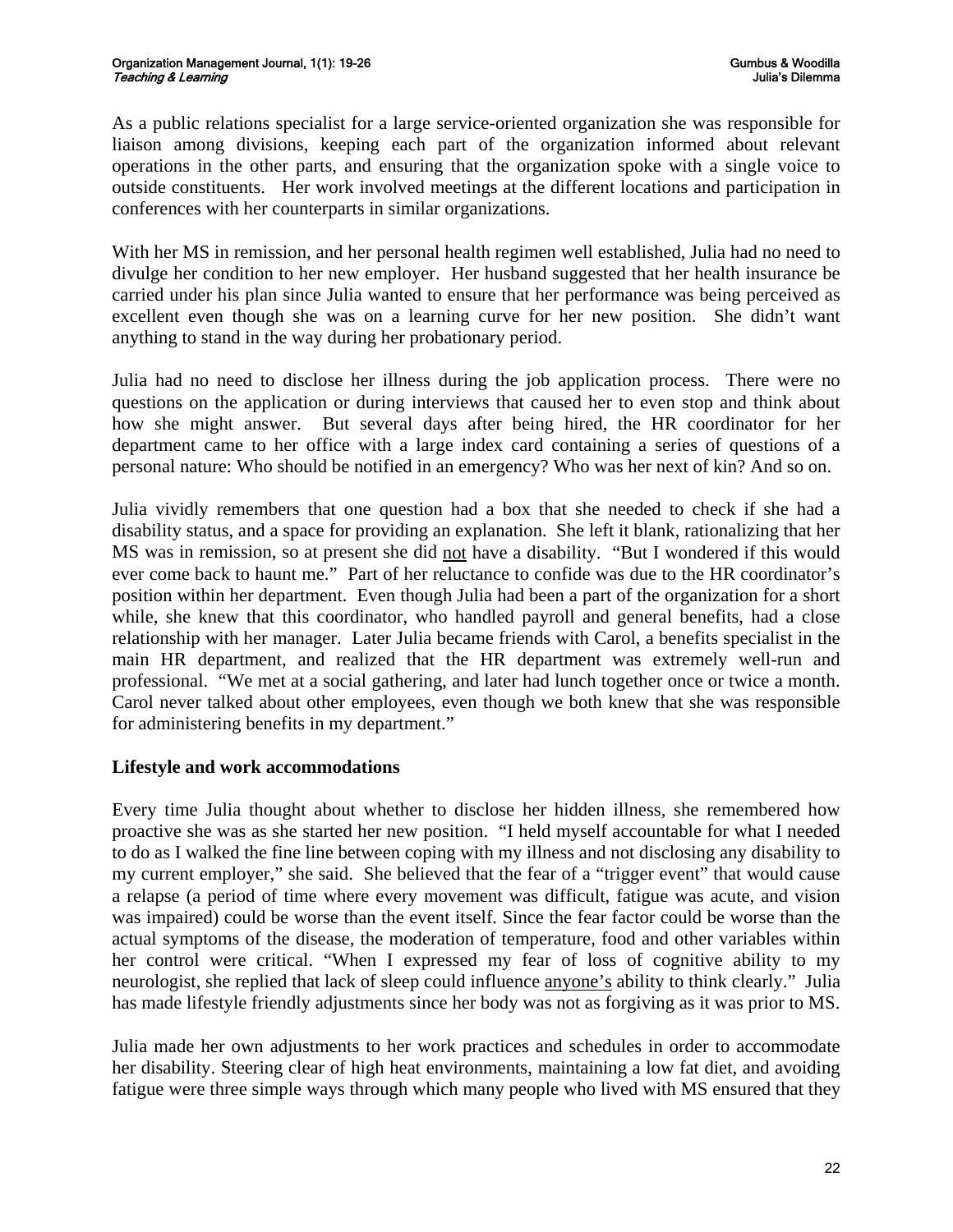could function at optimal levels for their stage of the disease. For example, since prolonged exposure to high temperatures could impair her ability to "think on her feet," she dressed in layers so she could always remove a jacket or sweater if the room was hot. Last summer, when an energy crisis precipitated an organization policy that air-conditioning thermostats be set five degrees higher, she did not comply, and actually set her office controls slightly lower, hoping that her boss would not discover that she was breaking the rule. Whenever a group of employees went out for lunch, or when traveling with colleagues, Julia forcefully insisted that they not eat in certain restaurants where she knew there would not be low-fat choices available. "I jokingly referred to 'my diet,'" she noted, "and even though I was skinny, everyone just thought I was a fanatic and shrugged it off."

Julia's new employer was an organization with buildings spread out over a large area. She saved steps where she could and planned her route carefully when she navigated the physical plant and attended meetings in other buildings. She balanced busy appointment days with a less busy day in order to control exhaustion and fatigue. Business travel assignments stretched Julia physically. She might take a vacation day to travel a day early, using the ploy of "wanting to sight-see" in order to be ready for important assignments. Once at her destination she would work in her hotel room. She often took vacation time for her doctor's appointments so that her manager would not become curious about her time off. One of the benefits of her current job was that she worked alone for the most part and so had some control of her own schedule.

In her previous job Julia worked as part of a team and needed to attend many mandatory meetings. "I had to switch from sobbing in a doctor's office over bad news to joining a team meeting at work within a 45 minute time span. I was pushed into my professional role rather than indulging in self-pity for a longer period of time." She recognized that work was a safety net since the routine and stability of work grounded her and distracted her from the uncertainties of the disease.

"I have a personal rule that I do not take a sick day – even if I'm feeling sick I go to work. I want to be known as the person who is never out, so in case I need four days off someday I will not have a problem taking them. I know I am rigorous and hard on myself in proving MS has not beaten me. I remember one day when I was working on a project and had to walk to a meeting during a difficult episode. I felt like I was walking through mud in slow motion and had trouble keeping my balance. My coworker saw me grab a table in order to avoid falling and I know he probably thought I was drunk. I didn't go home or take a sick day because I need the continuity that work provides. I'm trying to keep my MS in a box but I can't always control it."

Family and friends outside of work provided a support network. Although her parents lived several thousand miles away, Julia kept in close contact through emails and phone calls. "I allow myself a 15 minute complaint session every so often when I vent about my condition to my Mom and Dad or to my sister." She called this "my indulgence," and often apologized afterwards for her self-pity. After a year, she was able to joke about "shooting up," referring to her regimen of self-injection of the powerful drug that would keep the MS in remission and keep her active. Fortunately she only needed a single injection a day, so this part of her life could stay outside the office, and side effects – nausea, swelling at the injection site, and muscle stiffness, for example – usually passed before she went to work. Even so, she never took her medication on a business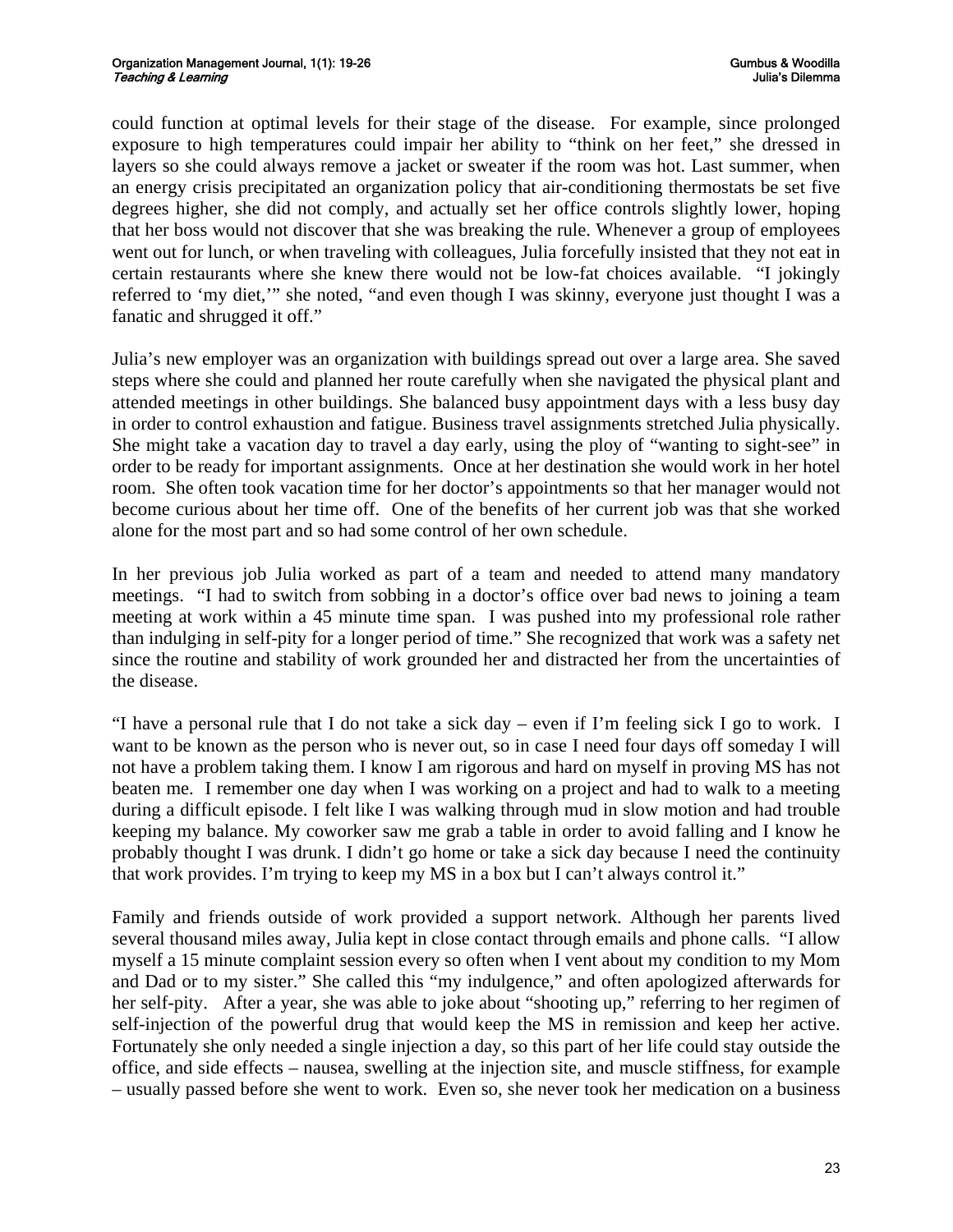trip for fear of needing to explain herself publicly within earshot of colleagues at an airline security check (medical syringes are permitted in hand baggage). The routine of medication administration could be debilitating and difficult to maintain without support. Julia knew that every time she convinced herself that a business trip was an excuse to escape the daily regime of injections, she was neglecting a painful procedure that had little apparent current effect during the remission stage, but should postpone the onset of the next episode and help her function in the long term.

# **Rethinking her decision not to disclose**

When Julia took her current position she was advised by legal experts at the local chapter of the National MS Society not to disclose her disability for at least six months, or until after her probationary period. Now a year has gone by, and she has still not confided in her manager or colleagues.

"In my new job I do not know my manager that well, and he has little history of my work since I have only been here a year. Not knowing is the most difficult aspect to deal with. I don't want to be marginalized or replaced in my job. By that I mean I don't want to be passed over either overtly or subtly. I don't want things removed from my job or not to hit my desk before I have a chance to see them. I've seen this happen when someone resigns from a company – they are left out even though they still have work to do and are fully committed to completing it. I don't want anyone making a presupposition about what I can or cannot handle."

Julia asked her boss for a flextime arrangement so she could take a course at a local university. He eventually agreed, but only after a long meeting in which he questioned her need for higher education, and pretended that he would not grant her request. "He's such a clever debater," Julia reflected, "that he'll bring up some facts and give others the silent treatment, so the issue doesn't get fair representation. He always wants someone else to take the fall."

But a recent interaction with another woman with a disability caused Julia to reflect on her own situation. This woman represented a supplier and made frequent visits to the organization. She was known "to have had a brain injury about ten years ago" and this was understood to be the reason why she used a wheel chair. Julia sensed the woman thought that Julia had no understanding of her disability and had no desire to accommodate her. As Julia confided to her husband that evening, "Nothing was further from the truth. I wanted to say to her, 'I have a brain disability too, I have lesions in my brain and I can relate to what you deal with every day.' It may have helped our relationship had I been open with her."

Now there was a more urgent reason for disclosure. Julia had to think through her medical insurance coverage. Recent changes in her husband's policy made it necessary for her to carry her own coverage. Her husband would use an HMO with cost savings, while she needed a plan with access to preferred providers.

"When I looked on my organization's website, the information about access to drugs made no sense. All non-insulin formularies were grouped together – my drug was listed with Viagra and a host of other drugs related to improving 'long-term functioning.' I couldn't figure out if the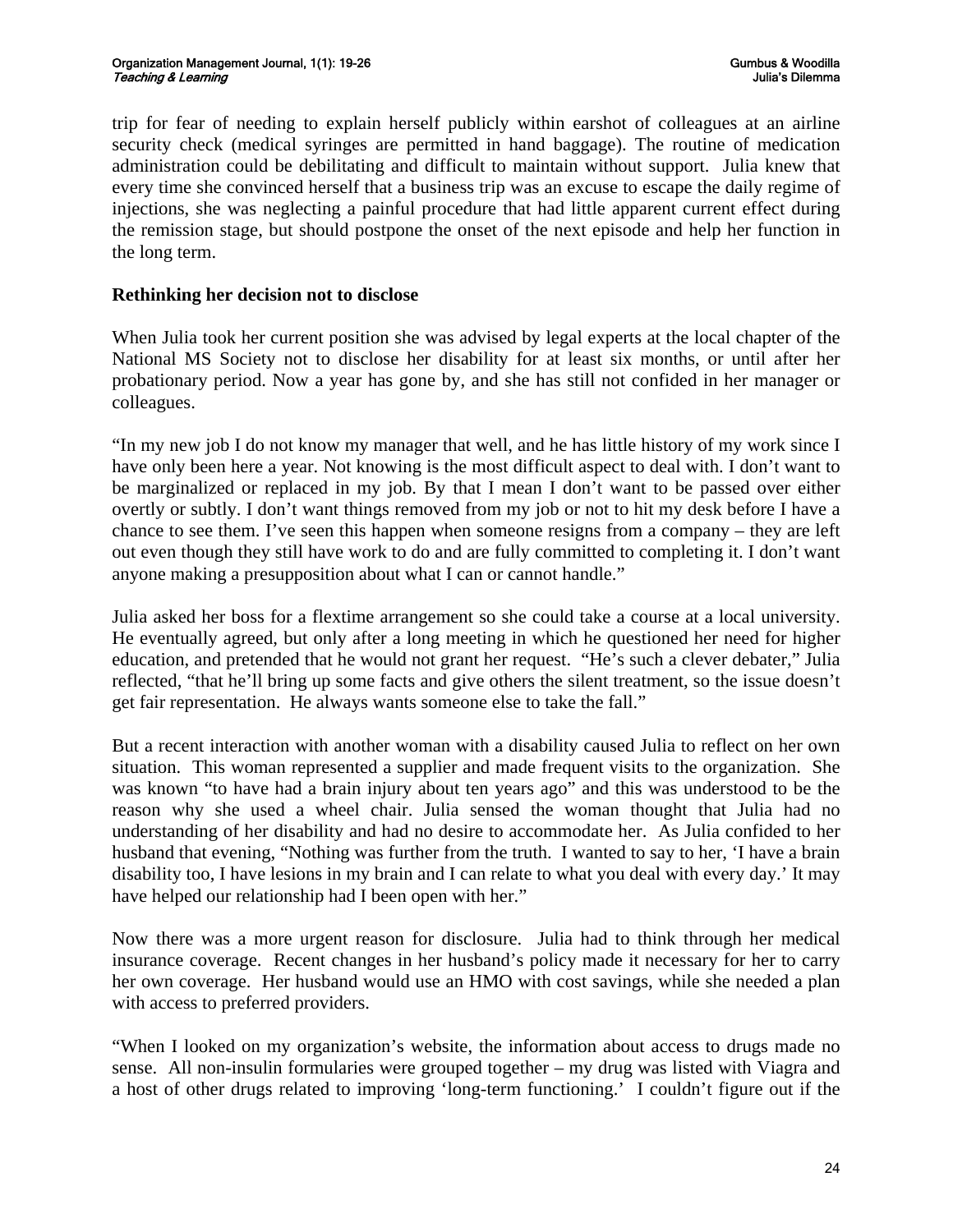co-pay was \$20 or 20% a month. For the cost of my drug, 20% would be close to \$200 a month! I needed to get the facts straight, but I didn't want to go to an open meeting – even if it was part of a support group for employees with special medical needs."

Julia's husband encouraged her to think about how she wanted others to see her – and how she saw herself. Maybe it was time to tell her manager and coworkers. At first she replied, "People are dealing with me as I am, not their perception of me as a person with MS." But then she thought about it some more – "Who am I, a person with MS, or a person who hides her identity? Maybe I should disclose."

# **Student Resources**

Check the following websites to increase your understanding (URL's current as of April 2004)

## **For Information about Multiple Sclerosis**

- The National Multiple Sclerosis Society [www.nationalmssociety.org.](http://www.nationalmssociety.org/) Use to locate local chapters, information about volunteerism and fund-raising (MS Walk and MS Bike Ride), on-line chat rooms [www.nationalmssociety.org/Chat.asp,](http://www.nationalmssociety.org/Chat.asp) webcasts with doctors, as well as information about the disease
- The Multiple Sclerosis Foundation [www.msfacts.org.](http://www.msfacts.org/)

This site has support and educational programs for those coping with MS, including a multimedia library in English and Spanish.

Videos with information about the disease can be viewed on [www.medicalview.com](http://www.medicalview.com/) (choose multiple sclerosis from the list of topics on the left hand side).

The Multiple Sclerosis International Federation [www.msif.org](http://www.msif.org/). This is a comprehensive site with international portals and worldwide medical research results and well as information about the disease, symptoms and treatments.

MS ActiveSource [www.msactivesource.com.](http://www.msactivesource.com/)

A site maintained by one of the three major drug companies that make therapies for MS. Use this site to explore the way people with MS live with MS.

ADA and MS [www.nationalmssociety.org/%5CIMSFa01-ShrewdMoves.asp](http://www.nationalmssociety.org/IMSFa01-ShrewdMoves.asp). This links to an online article about an individual's rights under ADA: Cooper, L., Law, N., and Sarnoff, J. (n.d.) "ADA and people with MS: A guarantee of full participation in society."

Disclosing MS [www.nationalmssociety.org/Brochures-Disclosing.asp](http://www.nationalmssociety.org/Brochures-Disclosing.asp). For issues and hints related to disclosing MS to others.

## **For Information about Relevant Employment Laws**

Americans with Disabilities Act of 1990 (ADA) [www.usdoj.gov/crt/ada/pubs/ada.txt](http://www.usdoj.gov/crt/ada/pubs/ada.txt). This links to a full text of statute.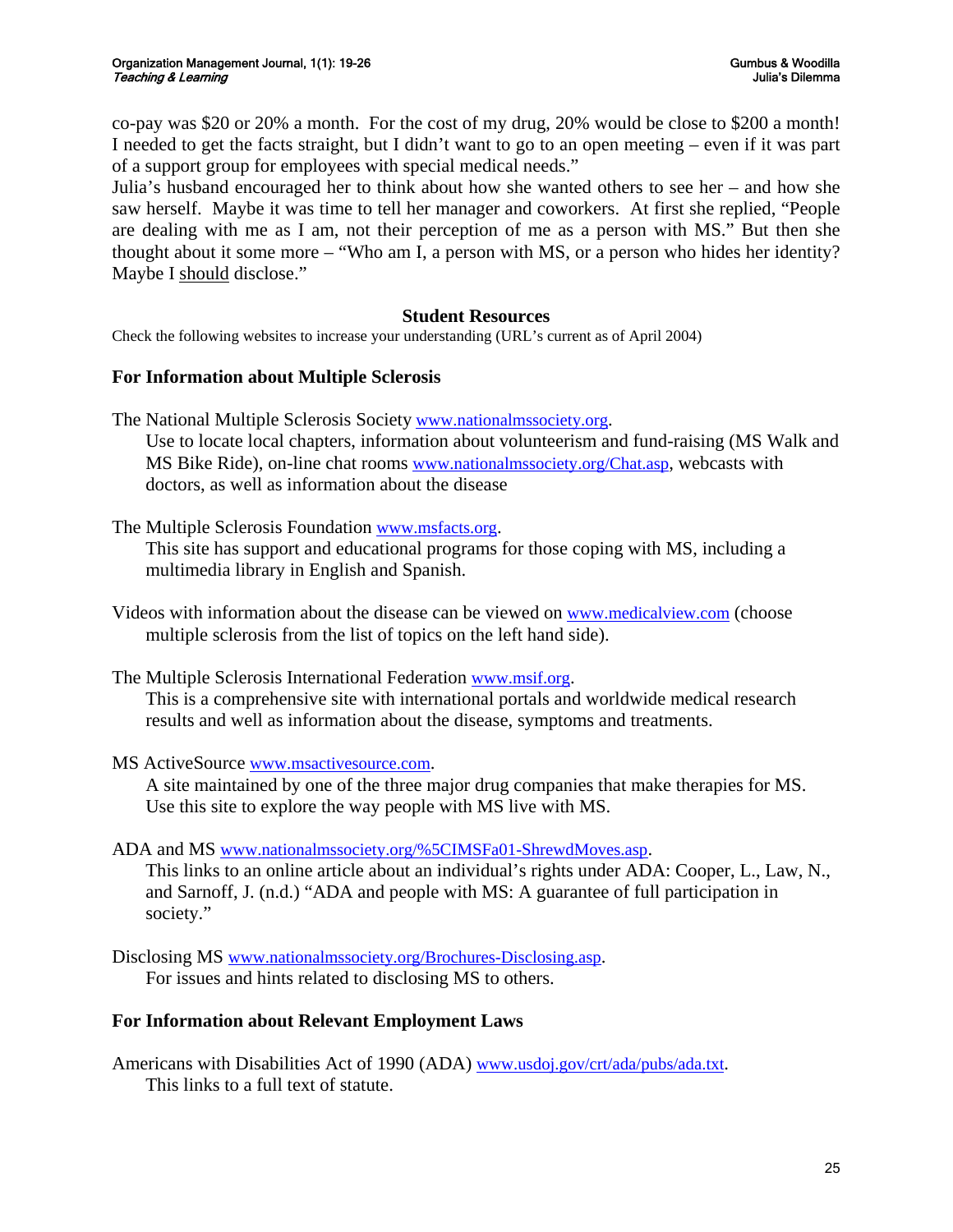ADA homepage [www.usdoj.gov/crt/ada/adahom1.htm](http://www.usdoj.gov/crt/ada/adahom1.htm).

- This government site contains a lot of information, mainly about visible physical disabilities and accommodations.
- ADA Primer for Small Businesses [www.eeoc.gov/ada/adahandbook.html](http://www.eeoc.gov/ada/adahandbook.html). Clear, concise overview of application of ADA to businesses.

Federal government-related resources for people with disabilities [www.disabilityInfo.gov.](http://www.disabilityinfo.gov/)

Family Medical Leave Act of 1993 (FMLA) [www.dol.gov/esa/regs/statutes/whd/fmla.htm.](http://www.dol.gov/esa/regs/statutes/whd/fmla.htm)

Family and medical leave practices in other countries <http://www.familyleavesurvey.homestead.com/FMLANonUS.html>.

> **Instructor's Resources:** The instructors' resources begin with a detailed overview of the case linked to the subheadings used in the student version. Information follows about the research basis for the case and learning objectives, teaching options and the authors' experiences using the case in undergraduate and MBA classes. A list of questions for class discussion is followed by suggested responses and teaching points. The Epilogue details Julia's decision with her reasoning, and is followed by Julia's tips for managers for sensitivity towards the needs of employees who may have invisible illnesses or hidden disabilities.

# **Instructor's Resources available upon request from Jill Woodilla at**  [woodillaj@sacredheart.edu](mailto:Woodillaj@sacredheart.edu)**.**

**Andra Gumbus** is an assistant professor of management at Sacred Heart University in Fairfield, Connecticut, USA. She holds a doctorate in educational leadership and has a 20-year corporate background that includes management positions in healthcare, computer telephony and the medical electronics industries. Her teaching areas include organizational behavior, business ethics, and human resources. Her research is in the area of performance management and career development, with an emphasis on the Balanced Scorecard. Email: [gumbusa@sacredheart.edu](mailto:gumbusa@sacredheart.edu)

**Jill Woodilla** is an assistant professor of management at Sacred Heart University in Fairfield, Connecticut, USA. She received her Ph.D. in Organization Studies from the University of Massachusetts, Amherst. She has published in *Operant Subjectivity* and *Organization Studies*, and is co-editor of the book *Irony and organizations: Epistemological claims and supporting field-stories*. Her research interests include organizational discourse, an ironic perspective on workplace issues, and the experience of time in organizational life. Email: [woodillaj@sacredheart.edu](mailto:woodillaj@sacredheart.edu)